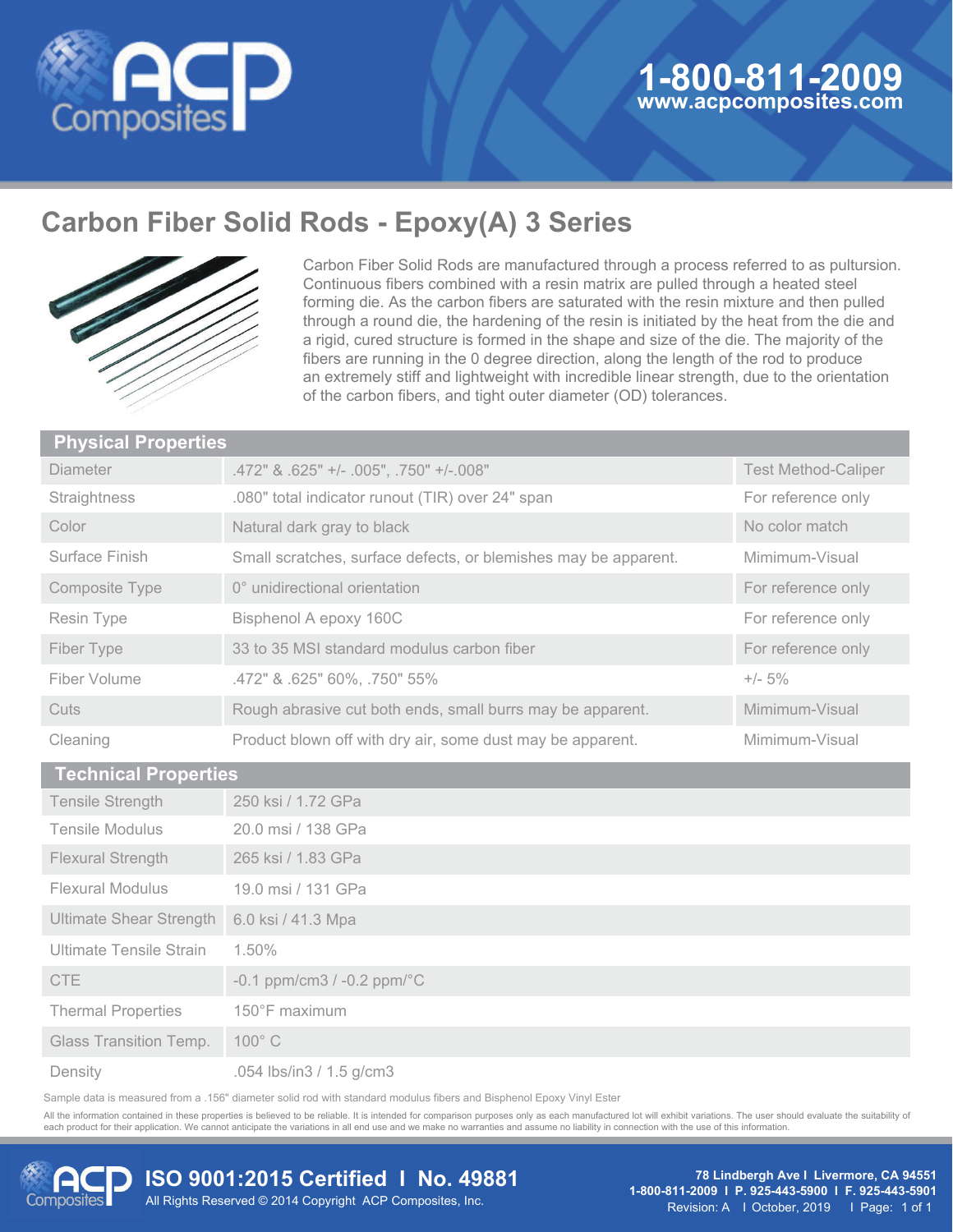

# **Carbon Fiber Solid Rods - Epoxy(F) 3 Series**



Carbon Fiber Solid Rods are manufactured through a process referred to as pultursion. Continuous fibers combined with a resin matrix are pulled through a heated steel forming die. As the carbon fibers are saturated with the resin mixture and then pulled through a round die, the hardening of the resin is initiated by the heat from the die and a rigid, cured structure is formed in the shape and size of the die. The majority of the fibers are running in the 0 degree direction, along the length of the rod to produce an extremely stiff and lightweight with incredible linear strength, due to the orientation of the carbon fibers, and tight outer diameter (OD) tolerances.

| <b>Physical Properties</b>  |                                                                 |                            |
|-----------------------------|-----------------------------------------------------------------|----------------------------|
| <b>Diameter</b>             | .037", .052", .069" +/-.003                                     | <b>Test Method-Caliper</b> |
| Straightness                | Not specified or controlled                                     | For reference only         |
| Color                       | Natural dark gray to black                                      | No color match             |
| Surface Finish              | Small scratches, surface defects, or blemishes may be apparent. | Mimimum-Visual             |
| Composite Type              | 0° unidirectional orientation                                   | For reference only         |
| Resin Type                  | Bisphenol F Epoxy 100C                                          | For reference only         |
| Fiber Type                  | 33 to 35 MSI standard modulus carbon fiber                      | For reference only         |
| Fiber Volume                | 65%                                                             | $+/- 5\%$                  |
| Cuts                        | Rough abrasive cut both ends, small burrs may be apparent.      | Mimimum-Visual             |
| Cleaning                    | Product blown off with dry air, some dust may be apparent.      | Mimimum-Visual             |
| <b>Technical Properties</b> |                                                                 |                            |

| <b>Tecnnical Properties</b>    |                                               |
|--------------------------------|-----------------------------------------------|
| <b>Tensile Strength</b>        | 250 ksi / 1.72 GPa                            |
| <b>Tensile Modulus</b>         | 20.0 msi / 138 GPa                            |
| <b>Flexural Strength</b>       | 265 ksi / 1.83 GPa                            |
| <b>Flexural Modulus</b>        | 19.0 msi / 131 GPa                            |
| <b>Ultimate Shear Strength</b> | 6.0 ksi / 41.3 Mpa                            |
| Ultimate Tensile Strain        | 1.50%                                         |
| CTE                            | $-0.1$ ppm/cm3 / $-0.2$ ppm/ $\rm{^{\circ}C}$ |
| <b>Thermal Properties</b>      | 150°F maximum                                 |
| <b>Glass Transition Temp.</b>  | 100°C                                         |
| Density                        | .054 lbs/in3 / 1.5 g/cm3                      |

Sample data is measured from a .156" diameter solid rod with standard modulus fibers and Bisphenol Epoxy Vinyl Ester

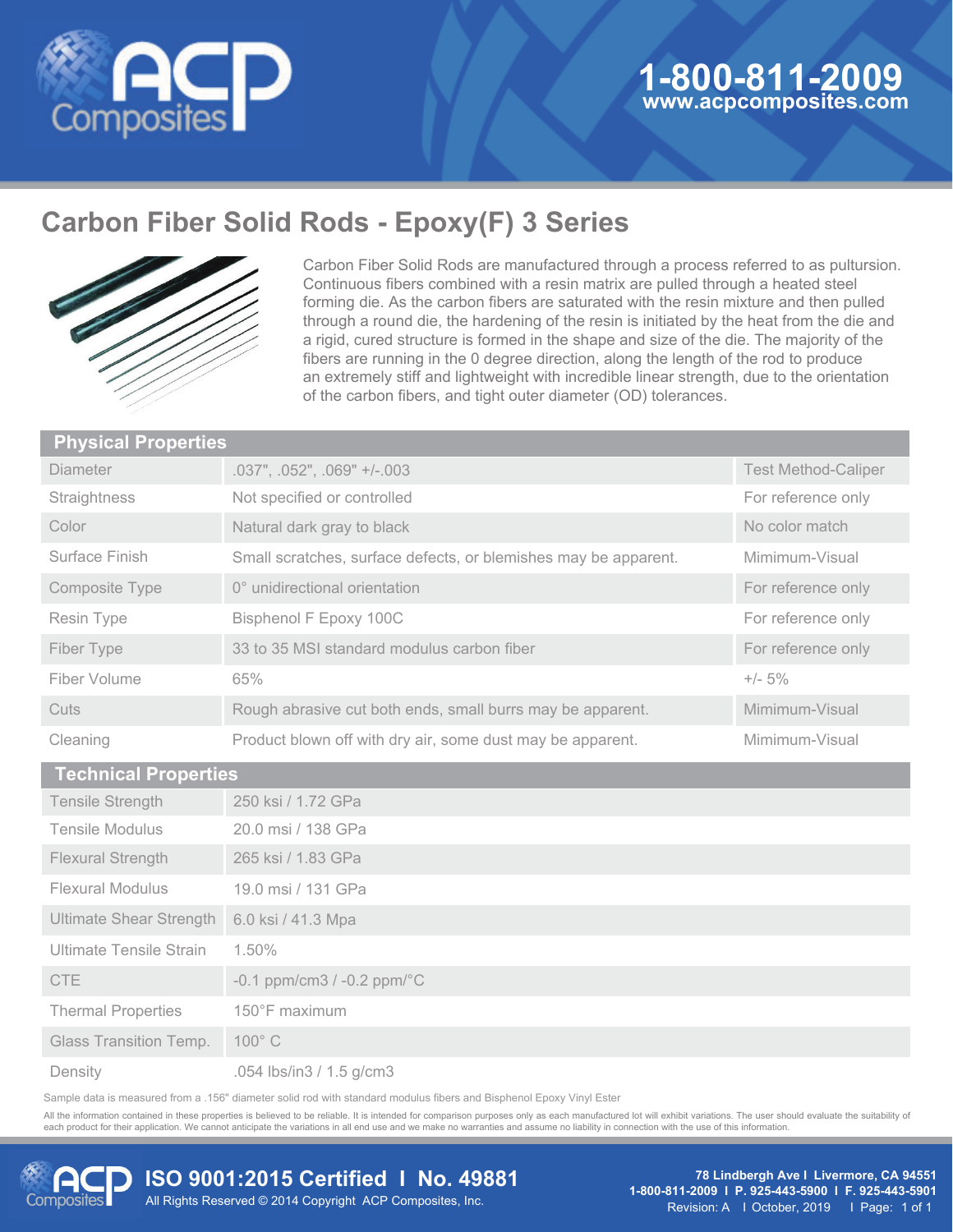

## **Carbon Fiber Solid Rods - Vinyl Ester 5 Series**



Carbon Fiber Solid Rods are manufactured through a process referred to as pultursion. Continuous fibers combined with a resin matrix are pulled through a heated steel forming die. As the carbon fibers are saturated with the resin mixture and then pulled through a round die, the hardening of the resin is initiated by the heat from the die and a rigid, cured structure is formed in the shape and size of the die. The majority of the fibers are running in the 0 degree direction, along the length of the rod to produce an extremely stiff and lightweight with incredible linear strength, due to the orientation of the carbon fibers, and tight outer diameter (OD) tolerances.

| <b>Physical Properties</b>     |                                                                 |                            |
|--------------------------------|-----------------------------------------------------------------|----------------------------|
| Diameter                       | $+/- .005"$                                                     | <b>Test Method-Caliper</b> |
| Straightness                   | Not specified or controlled                                     | For reference only         |
| Color                          | Natural dark gray to black                                      | No color match             |
| Surface Finish                 | Small scratches, surface defects, or blemishes may be apparent. | Mimimum-Visual             |
| Composite Type                 | 0° unidirectional orientation                                   | For reference only         |
| Resin Type                     | <b>Bisphenol Epoxy Vinyl Ester</b>                              | For reference only         |
| Fiber Type                     | 33 to 35 MSI standard modulus carbon fiber                      | For reference only         |
| Fiber Volume                   | 62%                                                             | $+/- 5%$                   |
| Cuts                           | Rough abrasive cut both ends, small burrs may be apparent.      | Mimimum-Visual             |
| Cleaning                       | Product blown off with dry air, some dust may be apparent.      | Mimimum-Visual             |
| <b>Technical Properties</b>    |                                                                 |                            |
| <b>Tensile Strength</b>        | 250 ksi / 1.72 GPa                                              |                            |
| Tensile Modulus                | 20.0 msi / 138 GPa                                              |                            |
| <b>Ultimate Shear Strength</b> | 6.0 ksi / 41.3 Mpa                                              |                            |
| Ultimate Tensile Strain        | 1.50%                                                           |                            |
| <b>Flexural Strength</b>       | 265 ksi / 1.83 GPa                                              |                            |

| <b>Flexural Modulus</b>   | 19.0 msi / 131 GPa                       |
|---------------------------|------------------------------------------|
| CTE                       | $-0.1$ ppm/cm3 / $-0.2$ ppm/ $\degree$ C |
| Density                   | .054 lbs/in3 / 1.5 g/cm3                 |
| Glass Transition Temp.    | $100^{\circ}$ C                          |
| <b>Thermal Properties</b> | 150°F maximum                            |

Thermal Properties

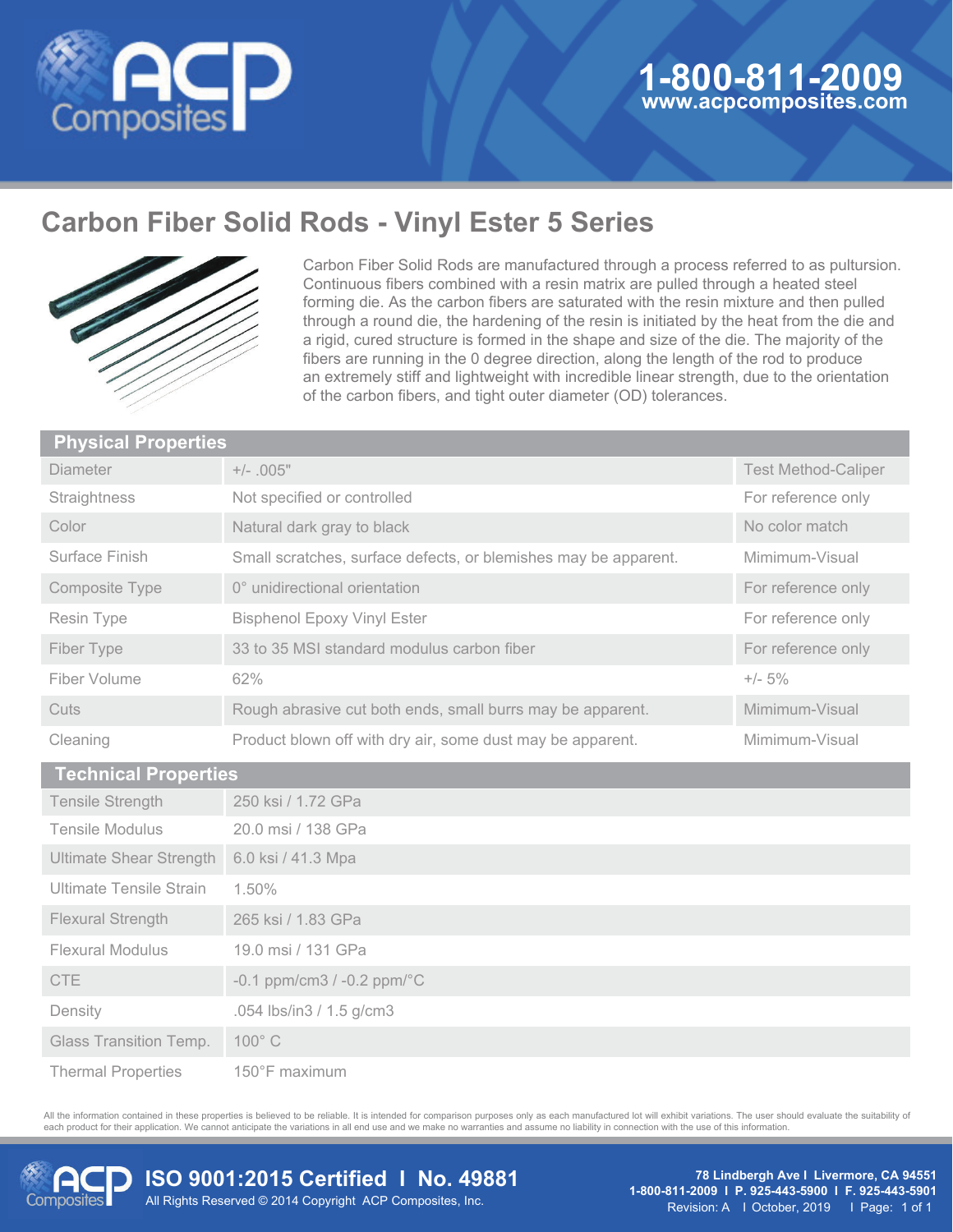

## **Carbon Fiber Solid Rods - Epoxy 5 Series**



Carbon Fiber Solid Rods are manufactured through a process referred to as pultursion. Continuous fibers combined with a resin matrix are pulled through a heated steel forming die. As the carbon fibers are saturated with the resin mixture and then pulled through a round die, the hardening of the resin is initiated by the heat from the die and a rigid, cured structure is formed in the shape and size of the die. The majority of the fibers are running in the 0 degree direction, along the length of the rod to produce an extremely stiff and lightweight with incredible linear strength, due to the orientation of the carbon fibers, and tight outer diameter (OD) tolerances.

| <b>Physical Properties</b>  |                                                                 |                            |
|-----------------------------|-----------------------------------------------------------------|----------------------------|
| Diameter                    | $+/-$ .005"                                                     | <b>Test Method-Caliper</b> |
| Straightness                | Not specified or controlled                                     | For reference only         |
| Color                       | Natural dark gray to black                                      | No color match             |
| Surface Finish              | Small scratches, surface defects, or blemishes may be apparent. | Mimimum-Visual             |
| <b>Composite Type</b>       | 0° unidirectional orientation                                   | For reference only         |
| Resin Type                  | <b>Bisphenol F epoxy</b>                                        | For reference only         |
| Fiber Type                  | 33 to 35 MSI standard modulus carbon fiber                      | For reference only         |
| Fiber Volume                | 67%                                                             | $+/- 5\%$                  |
| Cuts                        | Rough abrasive cut both ends, small burrs may be apparent.      | Mimimum-Visual             |
| Cleaning                    | Product blown off with dry air, some dust may be apparent.      | Mimimum-Visual             |
| <b>Technical Properties</b> |                                                                 |                            |

| <b>Tensile Strength</b>        | 320 ksi / 2.34 GPa |
|--------------------------------|--------------------|
| <b>Tensile Modulus</b>         | 19.5 msi / 134 GPa |
| Compressive Strength           | 270 ksi / 1.90 GPa |
| <b>Compressive Modulus</b>     | 19.0 msi / 131 GPa |
| <b>Ultimate Tensile Strain</b> | $1.30\%$           |
| <b>Glass Transition Temp.</b>  | $100^{\circ}$ C    |
| <b>Thermal Properties</b>      | 150°F maximum      |